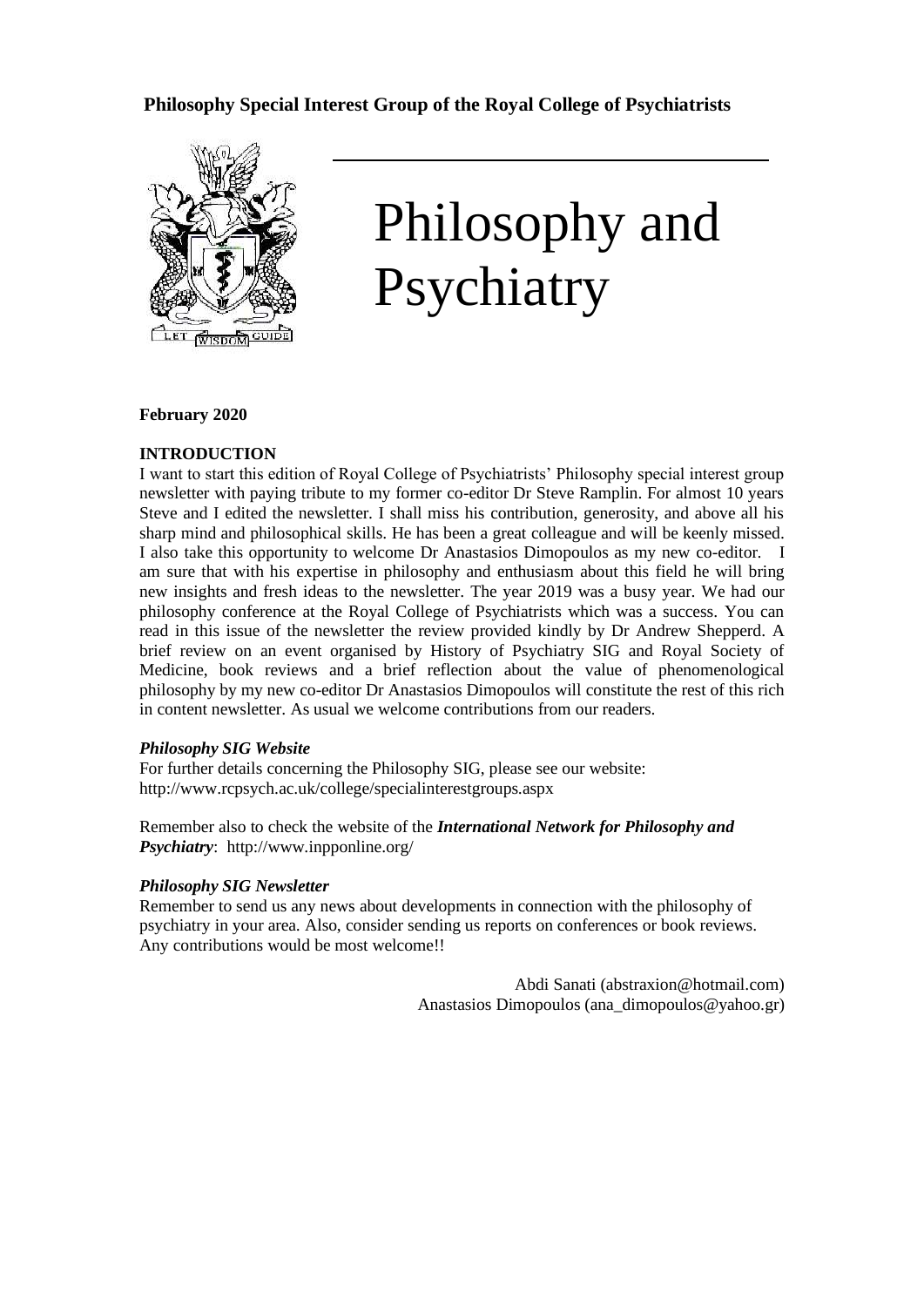## **UPCOMING EVENTS**

For those who plan to attend APA conference in Philadelphia, they will be pleased to know that in parallel runs the annual conference of The Association for the Advancement of Philosophy and Psychiatry (AAPP). This is an annual event packed with many interesting lectures on stimulating topics. You can find more information in philosophyandpsychiatry.org

## **2020 AAPP Annual Conference (April 25th and April 26th, [2020|Philadelphia](https://philosophyandpsychiatry.org/meetings-conferences/) PA)** *Intuitions Meet Experiments: Methods in Philosophy of Psychiatry*

Keynote Speakers for this year are:

Edouard Machery, PhD, Distinguished Professor in the Department of History and Philosophy of Science at the University of Pittsburgh

Miriam Solomon, PhD, Professor of Philosophy, Department of Philosophy at Temple University

Psychiatrists, both in treating patients and conducting research, seek a rationale for their decisions based on their understanding of human nature and psychiatric illness. In doing so they inevitably base their thinking on a range of underlying assumptions, often tacit intuitions, about basic questions such as the nature of human agency, the relationship of mind and brain, the distinction of free and unfree action, the limits of responsibility, and the boundaries and unity of the self. Some of these assumptions derive from the general culture, i.e. folk psychology. Others are the assumptions underlying the various scientific disciplines upon which psychiatry draws. Failing to critically examine these assumptions explicitly can lead to erroneous or incoherent conclusions, as well as confusing and unproductive interaction between psychiatrists and patients, or between mental health colleagues, when they unwittingly are operating with a different set of underlying assumption.

Similar pre-theoretical intuitions have long been an important part of philosophical methodology, informing work in such areas as philosophy of mind, epistemology and ethics. A more recent area of inquiry focuses on philosophical intuitions themselves, examining their role in thought experiments and philosophical theorizing. This has also led to a thriving research program of experimental philosophy that tests the intuitions of non-philosophers to see if they match philosophical claims about them. Work in this area has been notable especially in the areas of moral judgment, free will, and epistemology. There has been considerable debate on whether some commonly shared pre-theoretical convictions should serve as constraints on philosophical theories.

This conference takes its cue from these debates, inviting a broad discussion of intuitions and related methodologies in the philosophy of psychiatry to help examine the nature and legitimacy of the range of background assumptions at work in psychiatric theorizing and practice. We invite papers examining which intuitions psychiatry and the philosophy of psychiatry depend on, whether those intuitions are indeed widely shared in the general population, whether those intuitions can be justified by independent argument, whether philosophical conclusions can be reached in this area without depending on intuitions, and what alternative approaches we have that do not rely on intuitions. We also welcome papers that examine broader methodological topics in philosophy of psychiatry, such as the use of thought experiments and comparing different philosophical traditions as to their utility in providing solutions to the problems raised by the use of intuitions. We also hope for discussion of the relationship of scientific psychiatry to philosophical intuitions: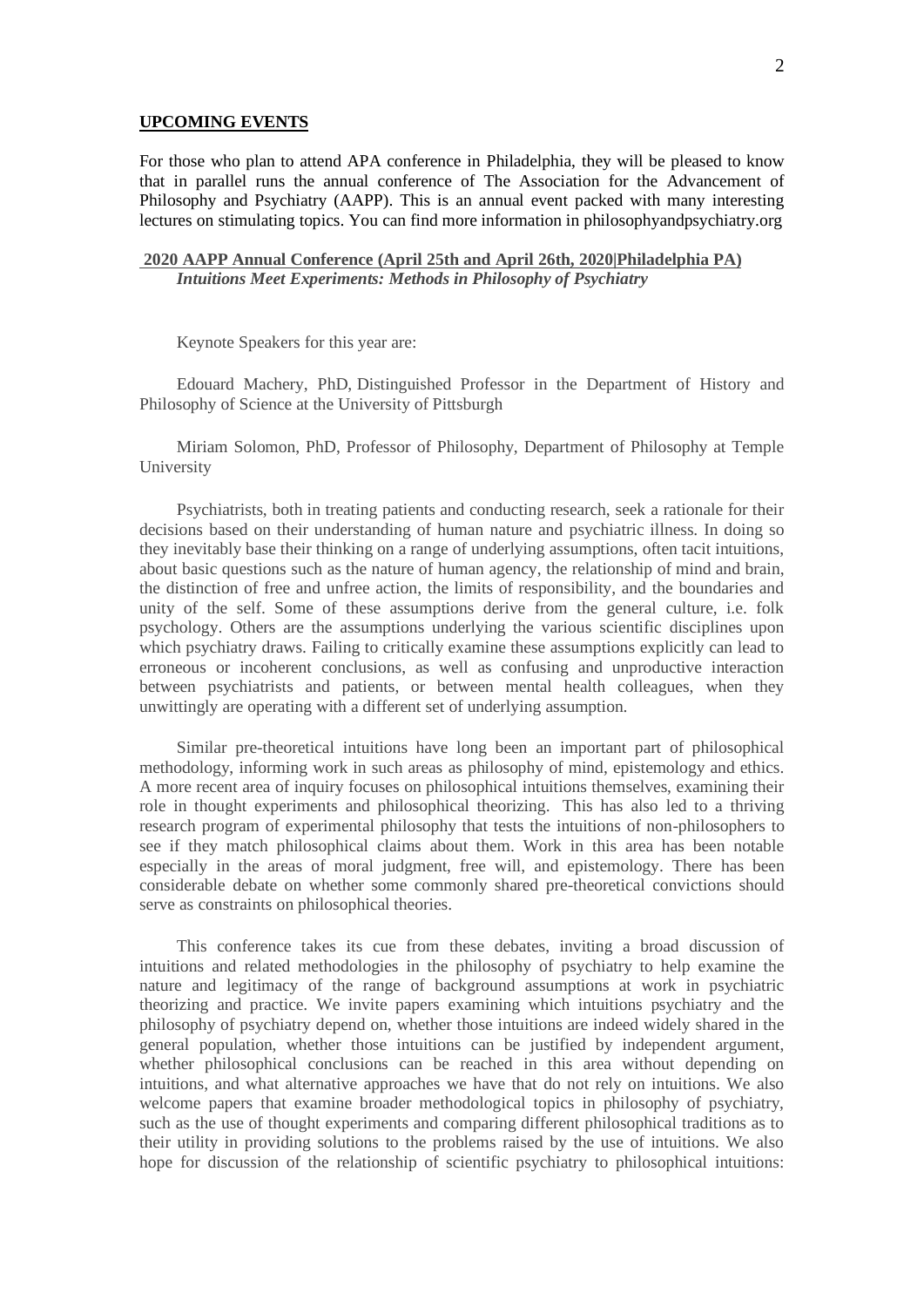whether these are completely separate domains or whether the science itself depends on foundational intuitions.

The conference organizers are also interested in creating a special issue of an academic journal or an edited collection of papers based on the theme of this conference.

## **PAST EVENTS**

## **Conference review: Madness, the mind, and politics - reflections on the philosophy special interest group's biennial meeting Philosophy SIG, Royal College of Psychiatry, 03/09/2019.**

## **Andrew Shepherd**

For me, this group's meetings every two years have come to afford an opportunity for reflection and deeper thought than that to which I am normally accustomed. A safe ivory tower perhaps, from which to reflect on the maelstrom outside. However, this year's theme madness, the mind, and politics - left me with some trepidation in this regard; would we be required to engage politically as well as reflectively? It seemed at that point that the British Parliament would perhaps have welcomed some sort of intervention as it prepared for a (subsequently declared illegal) proroguing… Indeed, at times during the day I found it hard to tear my gaze from my phone (an addiction I reflected on in my own paper late in the proceedings) as various members of parliament ventured across the floor to the other side of the House, while the Speaker seemed to reach ever more unbelievable heights of energy and theatricality. Perhaps it was my new found proximity to the "Westminster bubble" but I found it all quite affecting.

Thankfully, our Chair - Dr Sanati, was on hand to welcome us to the splendid isolation of the College: A welcome subsequently reiterated by the President of the College, Prof Burn, who bemoaned the lack of reference to philosophy in the training curriculum and then urged us on in pursuit of the Philosopher's Stone (an endeavour that I'm sure will prove as harmless for us as it has for those who preceded us in the quest).

Introductions aside we were launched into our first keynote - with Prof Stoyanov posing the question at which point does knowledge and insight become contaminated through negative political activity? Do we unduly dismiss those who are associated with the dominant political movement of their time and end up, to put it mildly, on the wrong side of history? My own mind turned to Wagner at this point as a parallel but was drawn back by Prof Stoyanov's spirited defence of his own father's legacy - my Freudian internal object was obviously not as lost in reverie as the rest of my mind.

Caffeine stimulation was then followed by Prof Radden's fascinating exploration of the implications of a programme of preventive self-care and responsibility in relation to mental health. This time my mind wandered to an Obama speech from the re-election campaign where a comment had been made about the value of public road building in the promotion of commercial endeavour that was deemed too "left wing" for the US voters and so dropped as a rhetorical device from later speeches. Hyper-individuation is a genuine problem it seems.

Parallel sessions led us in to lunch - as usual at meetings such as this I was frustrated by my dependence on my body versus a wish to be in three places simultaneously. I am sure that a technological solution will no doubt one day present itself (recorded sessions shared through a Philosophy SIG YouTube [other providers available] channel perhaps?).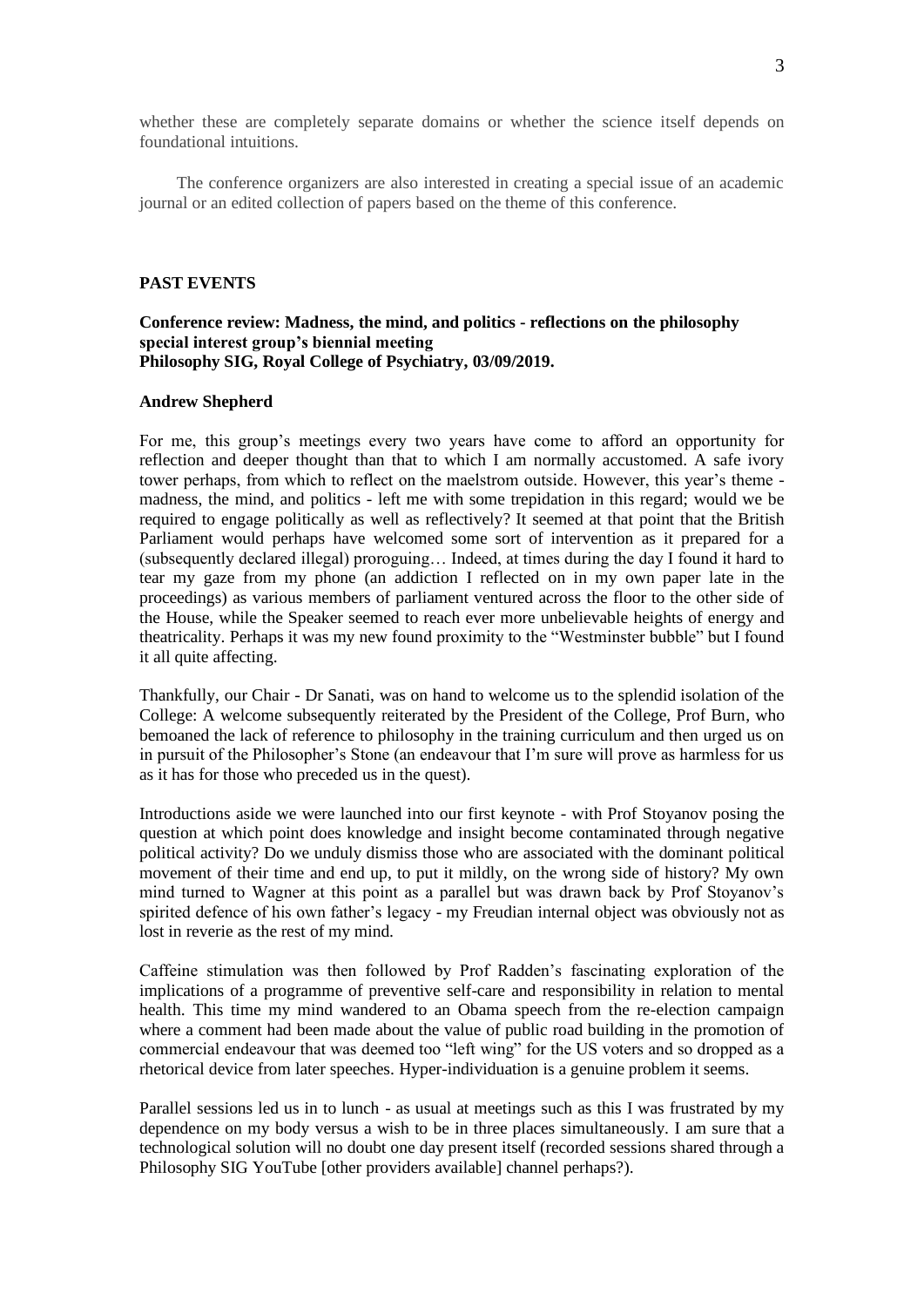After a welcome lunch Prof Spandler provided us with an insightful reflection on psychiatry's, at times, uncomfortable political past and present. A tension existing perhaps between the voices of survivors (represented, for example, through publications such as Asylum) and the predominant psychiatric discourse. Here, my thoughts again wandered to the representation of lived experience in research through the growing involvement of patient and public interest voices (PPI). As such, I was delighted that, having stayed in the same seat, we were offered some more reflections on this and other matters as a panel, chaired by Dr Hurlow, addressed the question of a Mental Health Uprising: Tokenistic identity politics or societal maturation?

After one final dose of caffeine Prof Bolton raised the question as to whether post-truth is bad for our mental health - the short answer it would seem is yes, although questions abound, and so I entered the last parallel session in a somewhat depressive state. No choice for me this time however as my paper had to be delivered and I think it's bad form, and indicative of poor self-confidence, to fail to attend one's own paper.

Sadly, I missed the closing drinks reception as my return train to the more civilised north beckoned me. Everything feels more real to me up here, possibly it's the distance from that Westminster Bubble: Perhaps a future year's meeting could even venture north of Watford to see if anyone else shares my feeling?

Hope to see many of you in two years once more - who knows what state we will be in politically by then? I personally predict "Status Brexitus", for which we will all have to find our own personal cures.

# **CONFERENCE REVIEW: Mind, state and society: Half a century of UK psychiatry and mental health services Royal Society of Medicine, 14/01/2020**

When I was introduced to philosophy of psychiatry, I remember one of the reasons that the discipline became prominent was a response to challenges that were set by the different critiques of psychiatry. That would link philosophy of psychiatry to the history of psychiatry. Therefore, when I became aware of the above conference which was organised by the Royal Society of Medicine alongside the Royal College of Psychiatrists' History of Psychiatry SIG I eagerly attended. I have to congratulate Prof George Ikkos for such a great day. It provided a good mixture of different professionals, patients and carers, both in speakers and audience.

The conference focused on the social context, policy context, process of change and de-institutionalisation. I particularly enjoyed Joanna Burke's talk on deinstitutionalisation. It was interesting to see the statistics on how the number of beds were reduced from 150,000 to 34,000 in less than 50 years. There was a discussion on politics and there is no consensus whether this move was an enlightened approach or politically a right-wing policy. One good thing is that the importance of agency in the patients has been recognised and there is a focus on more holistic approaches which is underpinned by good philosophical work. The discussion on legal frameworks and the importance of autonomy and consent which is linked to the philosophical concept of agency was particularly interesting. I was unaware that prior to 1959 the concept of informal patient had not been introduced to the law. The highlight of the day was the discussion by David Gilbert's on her own experience which linked it to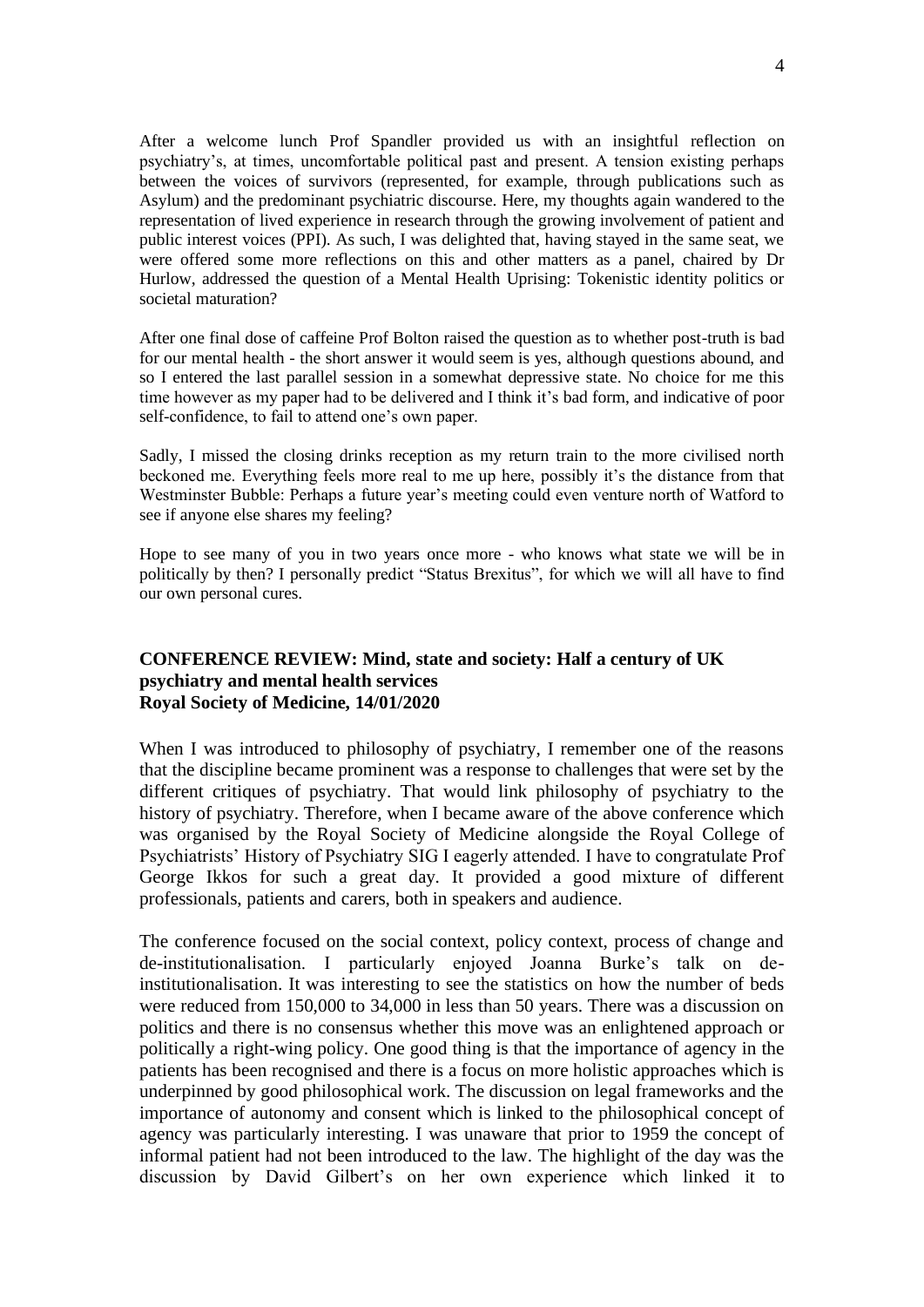phenomenological understanding of patients. There were many discussions over whether institutionalisation was merely a political move and on psychotic coercive practices. What I found positive was the way philosophical concepts were discussed and it shows the relevance of philosophy of psychiatry in different areas including the ethics of coercion, the conceptual underpinnings of de-institutionalisation and finally, if there is any conceptual coherence in constant remodelling of the services and the recent preoccupation with risk. There are no easy answers to these challenges. Nevertheless, conferences such as this provide an excellent forum to exchange ideas and challenge presumptions.

## **On the value of phenomenological philosophy for mental health practice?**

I would like to thank Dr Sanati for inviting me as co-editor for the newsletter of the Philosophy SIG. We really hope to provide a platform of communication that will enhance the engagement of the countless members of the Philosophy SIG. Abdi suggested to write something "brief" about my adaptation of phenomenological philosophy to mental health practice and why I think it is important for our discipline. I have accepted the invitation with great pleasure and I hope that the following lines will serve in generating interest for phenomenological philosophy.

Philosophy has been a great passion for me, serving as the primary fuel of my desire to pursue a career in psychiatry. Early on in my career as a psychiatric trainee I was attracted by phenomenology and existentialism. An attraction that led in the beginning to pursue a training in existential psychotherapy and subsequently to a 5 year training in a modality, little known in the UK, called Daseinsanalysis. My interest towards this rather marginal field of psychotherapy was sparked by its line of questioning that was less interested in the formulation of objective statements but rather aiming to understand how we make sense of our experiences, of others and of the world around us. Phenomenology from the very beginning with Husserl was sceptical of the possibility to hold objective judgements about the world and others that aren't influenced by a primordial connectedness of our minds with them. This fundamental feature of our consciousness, to be always about something, never empty, always directed at something, having an object attached to it, is called intentionality. Intentionality as a fundamental feature of our consciousness isn't a contingent fact but necessary and for the most part acts prereflectively in the constitution of our experience. Merleau Ponty has beautifully depicted this web of connectivity as projected bidirectional intentional arcs that constantly anchor as to the world in a dynamic way. It naturally follows then a clear warning towards a mode of engagement with worldly phenomena that is oblivious to the preconditions that make it possible for them to appear in our consciousness in a certain way. Husserl would call this unreflective mode of engagement the "natural attitude", and invited us to attempt to suspend it, to allow more space for something to emerge as it is and not through the magnifying lens of a particular worldview, such as the scientific, biomedical, social, psychoanalytical, religious, political etc. Heidegger on the other hand thought that Husserl didn't go far enough and ultimately accused him of keeping afloat Cartesian dualism by assuming the possibility to achieve a pure theory (the word theory has its roots on the ancient Greek verb ἰδεῖν, that means to see) of the object of enquiry through phenomenological reduction. Heidegger's project was to restore the meaning of Being. For him the pinnacle of the prevailing "natural attitude"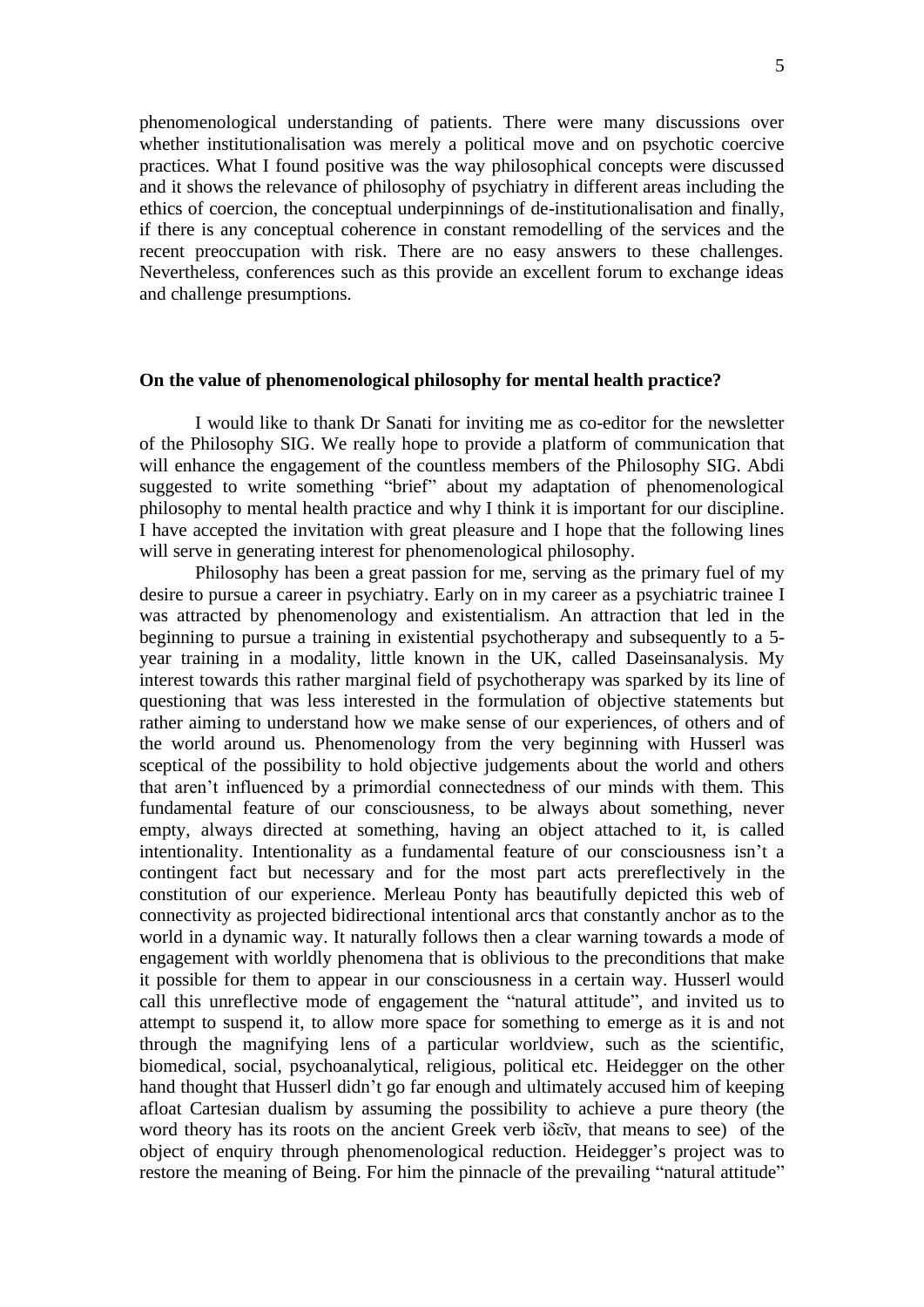is that we take for granted that something "is" without questioning how the facticity of it is given to us. His whole philosophical project aimed at retrieving the fundamental question of Being from the state of forgetfulness that it has been under since the time of the presocratic philosophers. While he admitted towards the end of his life to have failed to articulate a non-metaphysical language of Being, his journey generated a line of questioning that has exerted significant influence in the second part of the  $20<sup>th</sup>$  century. One of his most famous questions was the one concerning the essence of technology and its natural tendency to enframe everything as a resource, ready to be measured and disposed according the needs of the human being.

But how all this can be relevant to a psychiatrist? At a first glance it can appear irrelevant, carrying a difficult linguistic idiom that isn't familiar in general medical education or postgraduate psychiatric training and for sure will not and should not find as such its way in medical records, reports or other documentations of the activity of a psychiatrist. The first line of defence is the obvious one that since Jaspers there is a significant tradition out there, influenced by phenomenological philosophy, in exploring psychopathological phenomena. This tradition has seen in recent years a significant boost, leading to the formulation of extremely rich subjective/intersubjective accounts of the experience of someone with mental illnesses such as schizophrenia, depression etc. The exposure of psychiatrists to these accounts would benefit them in understanding better the lifeworld of their patients and be able to communicate with them. Furthermore, by taking in account these constitutive elements of their lifeworld, they will be more able to facilitate a shared decision making in planning their treatment.

The less obvious line of defence is the one that intrigues me most. It is the one that sees in phenomenological philosophy the potential to serve as an integral part in the effort of medical education frameworks in addressing the complexity and uncertainty of everyday practice. The formation of phenomenological minds will enhance the capability of future psychiatrists in raising a line of questioning that will be relevant to their local context. This will happen because they will have the ability to be attuned to the variety of intentional states that are constitutive of the territory of mental health practice. These intentional states include those of the practitioners themselves and of the dominant paradigm of their discipline, intentional states of their patients and their carers, of the various health systems in their global, national and local versions and of the society in general. This second line of defence doesn't have the rather ambitious goal to provide an inclusive account of what it feels like to have a certain mental illness, but aims at enhancing the capability to map the territory of our everyday practice in ways that will enrich the understanding of its present and at the same time indicate a path towards the future. It never aims to define, but only points and directs our attention. Defining things is necessary such as in the case of psychiatry the creation of diagnostic categories to help us promote a common language, make research and designe mental health services. At the same time, defining things is contingent to other factors as the history of science and psychiatry so far has shown us, since the various projects that have fought for intellectual dominance come sort in providing each on their own the "last word" in Austin's terms. Phenomenological philosophy can assist in the formation of the required ability for a future practitioner to hover in this intermediate space, help them see necessity and contingency that often in their coexistence generate what we call "complexity and uncertainty", and suggest ways of rearranging them as needed when applied in the relevant context.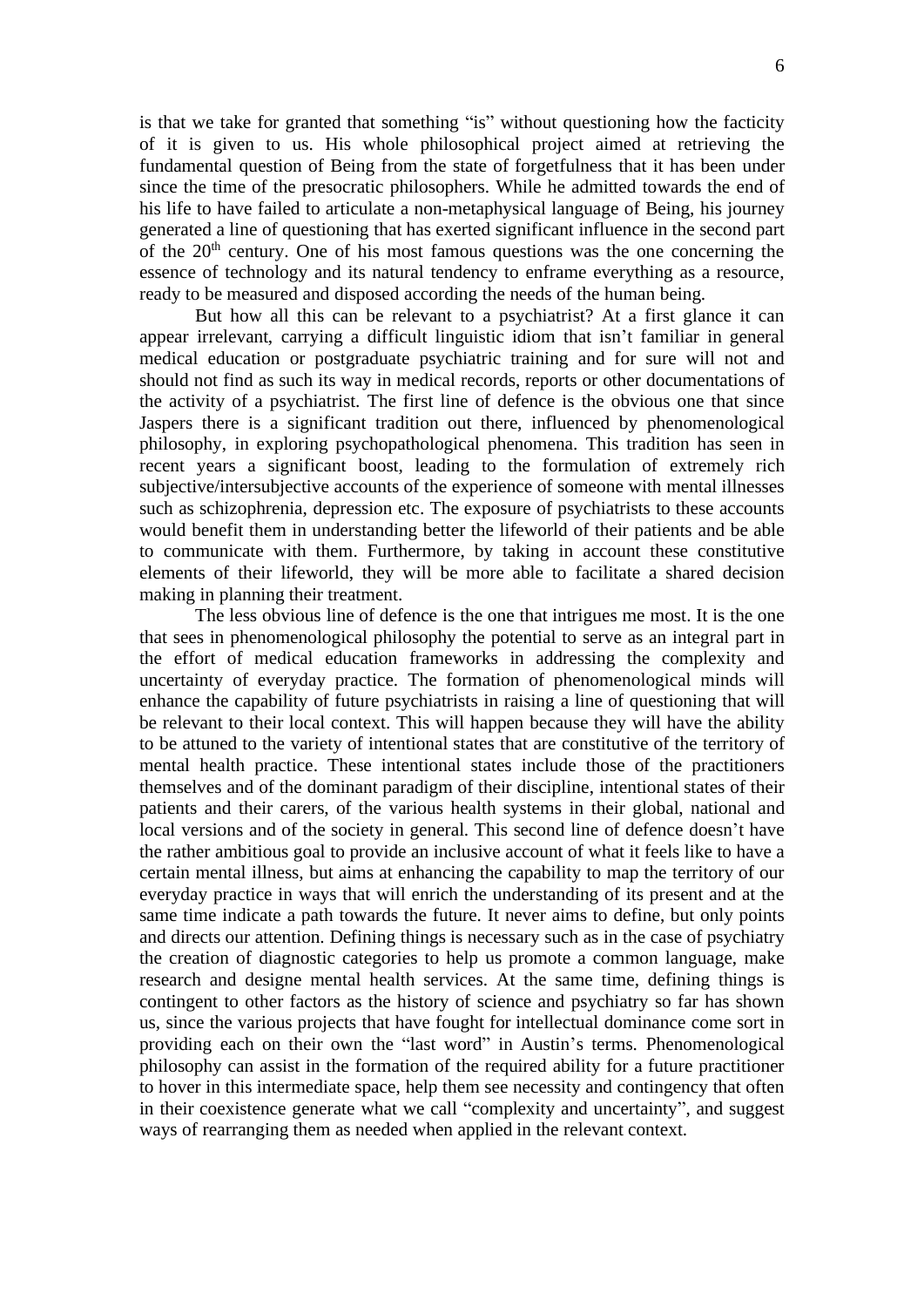I am aware that the condensed meanings in this short piece can appear quite abstract and generate aporias. You can email me in [ana\\_dimopoulos@yahoo.gr](mailto:ana_dimopoulos@yahoo.gr) for comments and questions.

Dr Anastasios Dimopoulos, Consultant Psychiatrist CNWL NHS Foundation Trust.

## **Book Reviews Madness and the demand of recognition Mohammed Abouelleil Rashed OUP 2019**

Before writing this review, I need to declare that the author of this book is a good friend of mine. Nevertheless, our friendship has not stopped us to be fierce critics of each other. We did have heated arguments on topics which make the main body of this work and I looked forward to reading it. I have to add that I was not disappointed. The topic chosen for this book is indeed an important one. As a practising psychiatrist and an amateur philosopher (if I am allowed to call myself that) I have come across several patients and service users who have been arguing for an alternative narrative for their experiences. I have felt the need for a philosophical enquiry into mad activism and this book came at right time. The author approaches the subject from a purely philosophical point of view without any presuppositions or taking sides. He gives a historical account of activism in mental health which has been going on for centuries and consolidated more in 20th century. It is an informative history ensures that the activism was prominent with the kids before the 1960s anti-psychiatry movement. In the book the author tries to answer two questions. One, can madness be grounds for cultural identity? And second, does the demand for recognition process normative force, and if it does how should to say to respond to it. He shows that strengths of this questions we need to have a philosophical analysis of the concept of recognition which is closely tied to identity. The author uses the philosophy of Hegel to give a philosophical account of the concept of recognition and moves onto given account of the concept of identity. There is a debate on the harms of misrecognition and how to respond to it. The author identifies two ways of responding, political reform or reconciliation. While there are many arguments among people that have met for political reform the author found reconciliation a preferred option. In later chapters the author examines different rooster recognition and if madness could be seen as a limit to recognition. He distinguishes the controversial versus veiled identities where in the former the identity claim is not mistaken on its own terms and could be accepted if the response to it could be adjusted. He argued that mad identity on many occasions is not a failed identity and could be granted recognition. I think at this point the author could have explored the issue further and include more phenomena than psychotic and mood problems. Nevertheless that would not make the argument weaker. The book ends with discussions over different approaches to mad activism. In his final notes the author recommends a conversation between the opposing narratives i.e. the mad narratives and psychiatric/psychological narratives. He said the project within which concepts and methods of understanding that informed these conversations are explored. I think this could be a good topic for the author's next book!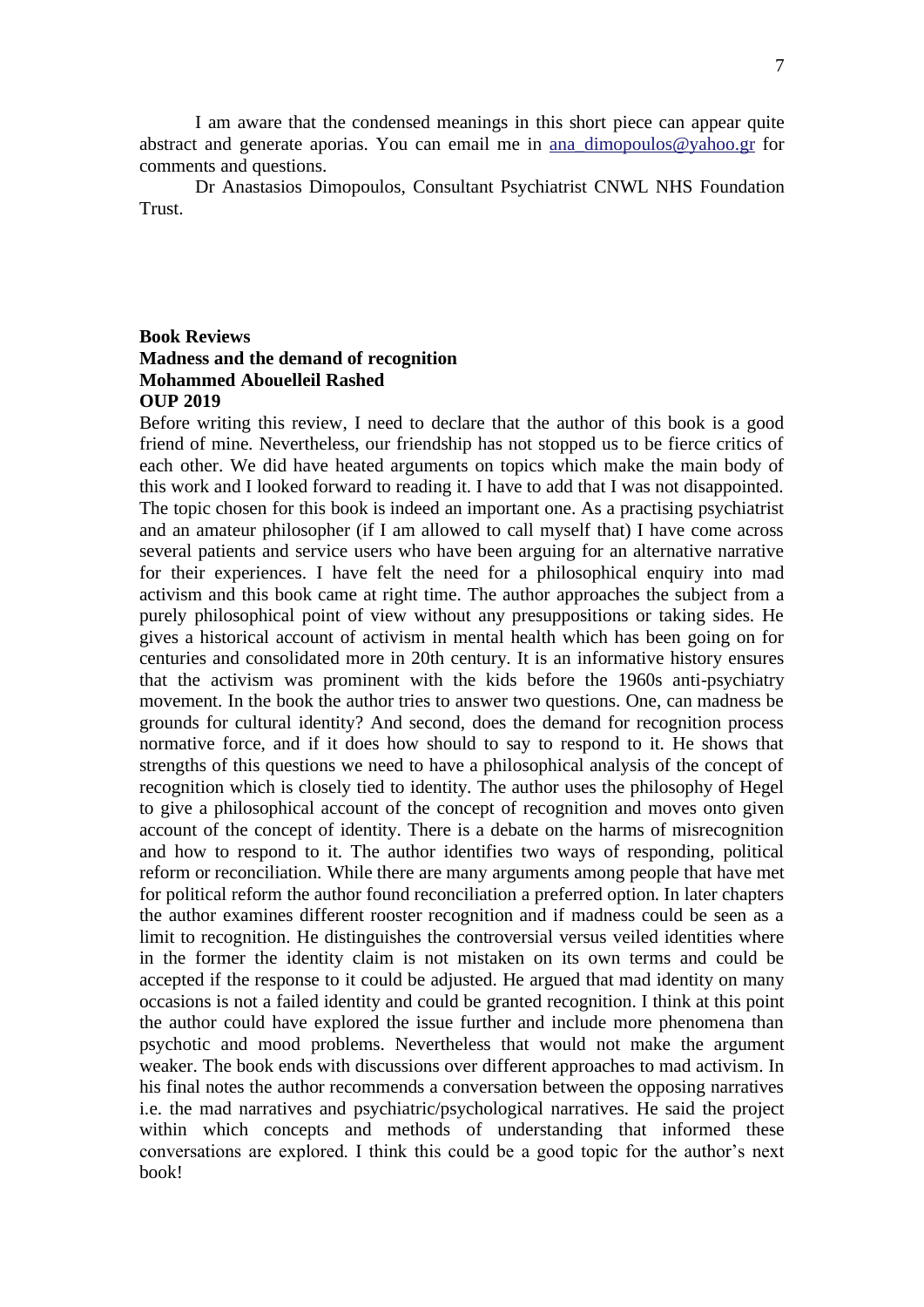I found this volume very well written and reader friendly. It is a good resource for people who are interested in the topic and the professionals who encounter activists in this field as I believe it would help the conversation between them.

Review by Dr Abdi Sanati, consultant psychiatrist, East London NHS Foundation Trust.

# **The Biopsychosocial Model of Health and Disease. New Philosophical and Scientific Developments By Derek Bolton & Grant Gillet Palgrave McMillan**

One thing that any trainee is psychiatry, at least in the UK, is taught is that we practice the biopsychosocial (BPS) model. It had practical values. For example, in the communication with patients and families we could answer questions about causes in this framework. In addition, for every patient we could have an aetiological grid which was quite unique to every patient. It also helped us in responding to charge of reductionism! The main question is what exactly is biopsychosocial model. In the last 10 years, it has come under attack. It has been seen as eclectic, vague and vacuous, and as Nasser Ghaemi put it giving doctors the permission to do everything while guiding then to do nothing. The current volume, written by Derek Bolton and Grant Gillet could not have come in a better time. I have been at some discussion groups where Professor Bolton introduced the discussed the development of this project and I was eager to read the final product. I wasn't disappointed. In this book, Bolton & Gillet start with Engel's paper on the model and give an overview of the objections made so far. They identified two challenges to BPS model. One is that it lacked specific content and is vague. The second is that it lacks scientific validity and philosophical coherence. They identified the content of BPS model in the specifics, rightly pointing out that health and disease are not one thing and we can have different ways of applying BPS model to different stages of different illnesses. The general BPS model focuses on the ontology of the biological, psychological and social, especially their causal relationships.

In order to meet the challenges mentioned above, Bolton & Gillett first question the assumptions of reductionism, especially the physicalist version. They show that in different levels in biology, psychology and sociology there are different forces working causally which has been confirmed by research. They also argue against the view that these different levels run parallel to each other, a version of Fodor's parallel worlds, and the do interact with each other. They assert that as living systems become more complex, they bring with them new causal properties, which calls for a new ontology and causation, which the BPS model can provide the answer.

In the following chapter, they find the causal model in biology would involve information based regulatory control mechanism of energy processes. The move of information, based on the codes, allow the movement of energy against the second law of thermodynamics, at least temporarily. The core of psychological part is agency and for social they focus on social determinants of health and disease. They also show the way these different levels interact and could form a general theory for BPS model.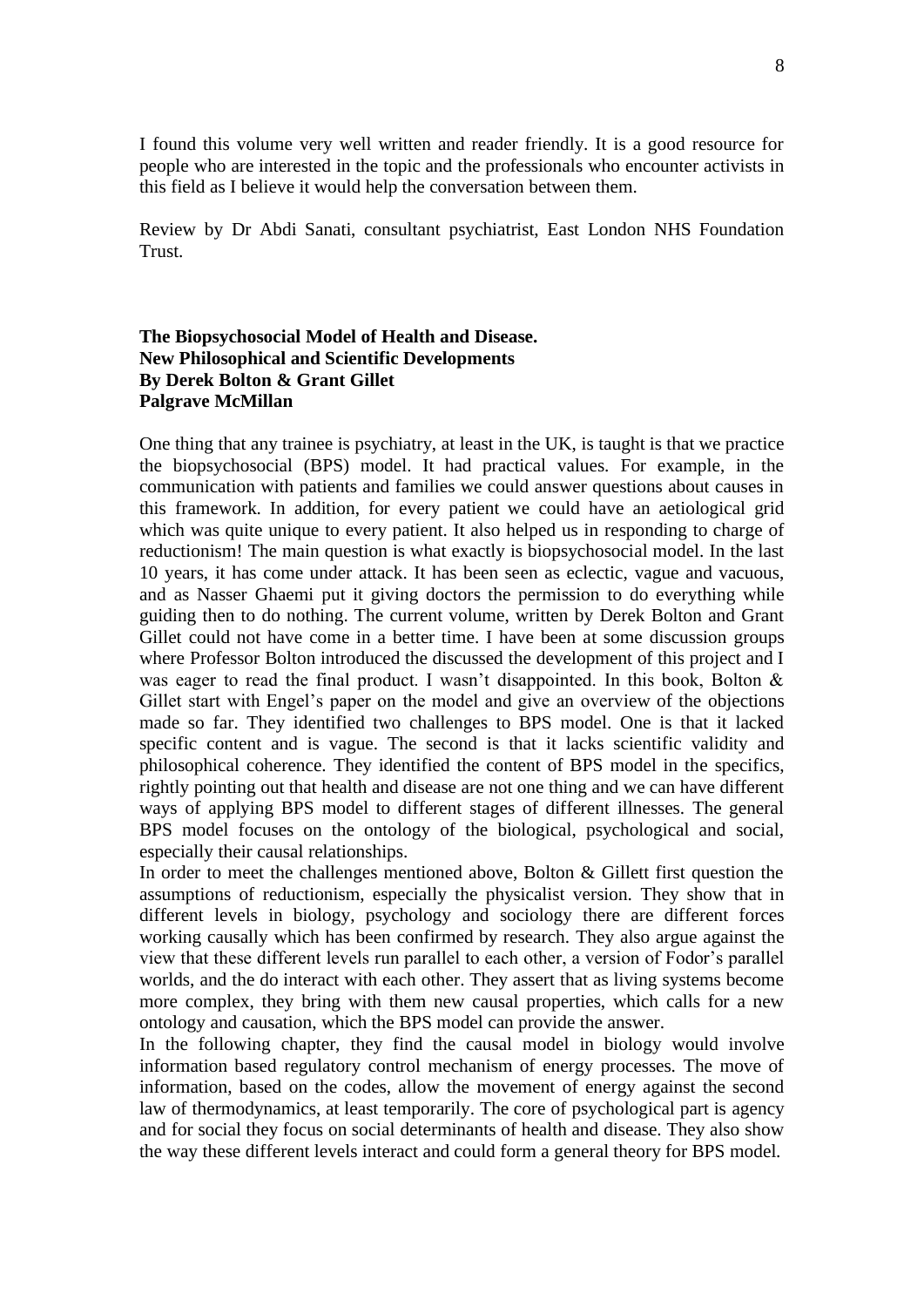I particularly liked the focus on information and how it helps to call into question the physicalist reductionism in health and disease. Also, the use of the concept of embodies mind in the psychological part of BPS is very informative. I found the arguments well-made and the book gives BPS model a new boost.

The book is easy to read. It is not too long and contains interesting arguments. One strength of the book is that it is not only about mental health and it could be used for different areas of health and disease.

The fact that it is open access makes it available for free. I highly recommend it to professionals in different areas of health and different grades. I think it could be a good addition to the trainees' curriculum.

Review by Dr Abdi Sanati, consultant psychiatrist, East London NHS Foundation Trust.

#### **Book Series**

**International Perspective in the Philosophy and Psychiatry recent publications**

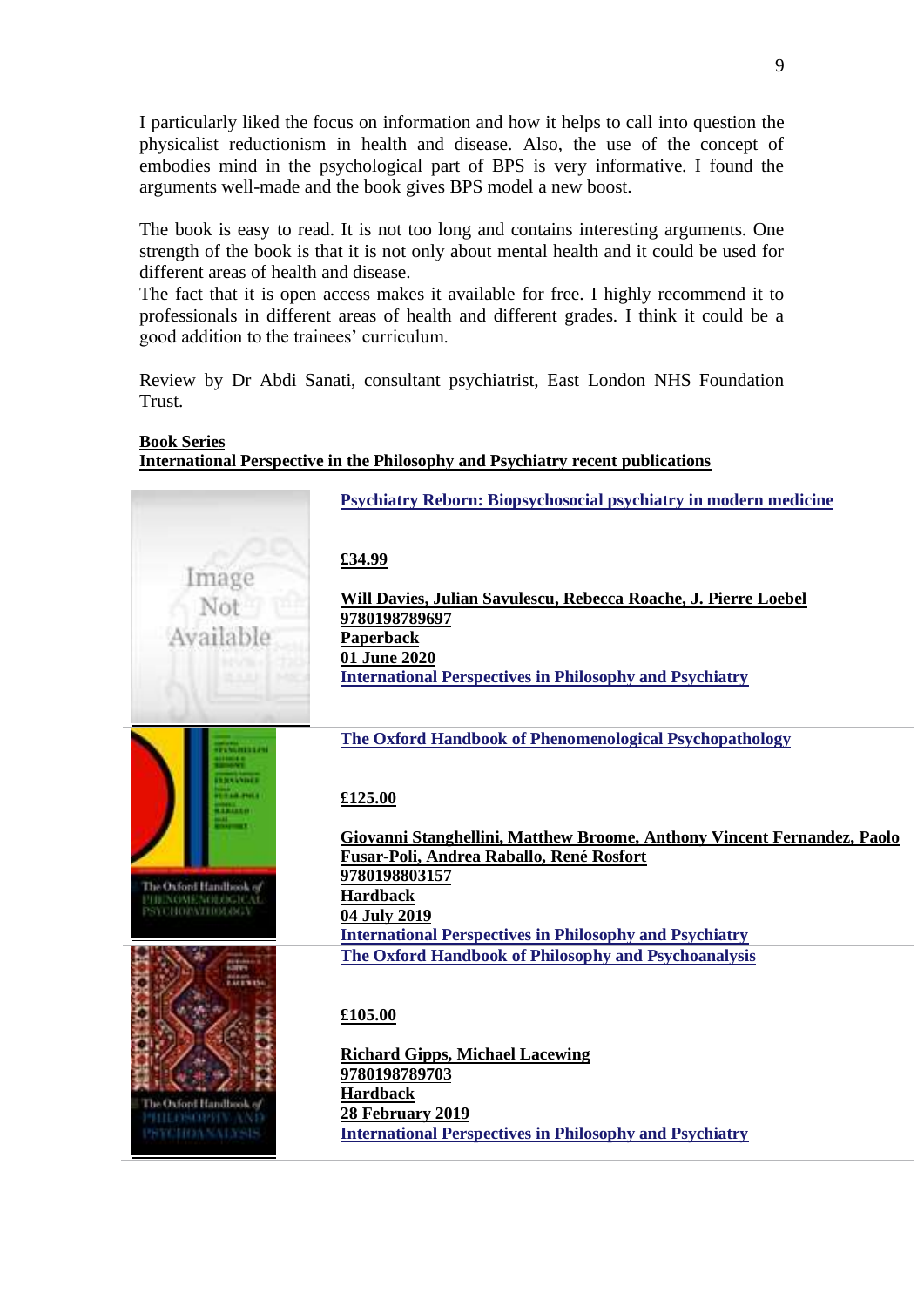

10

## **Oxford University Press:**

## *International Perspectives in Philosophy and Psychiatry*

International Perspectives in Philosophy and Psychiatry is an international book series focusing on the emerging interdisciplinary field at the interface of philosophy and psychiatry. Volumes in the series will continue the broad theme of 'nature' (for causes/explanations) and 'narrative' (for meanings/understandings), building links between the sciences and humanities in psychiatry, but focusing on more narrowly defined topics.